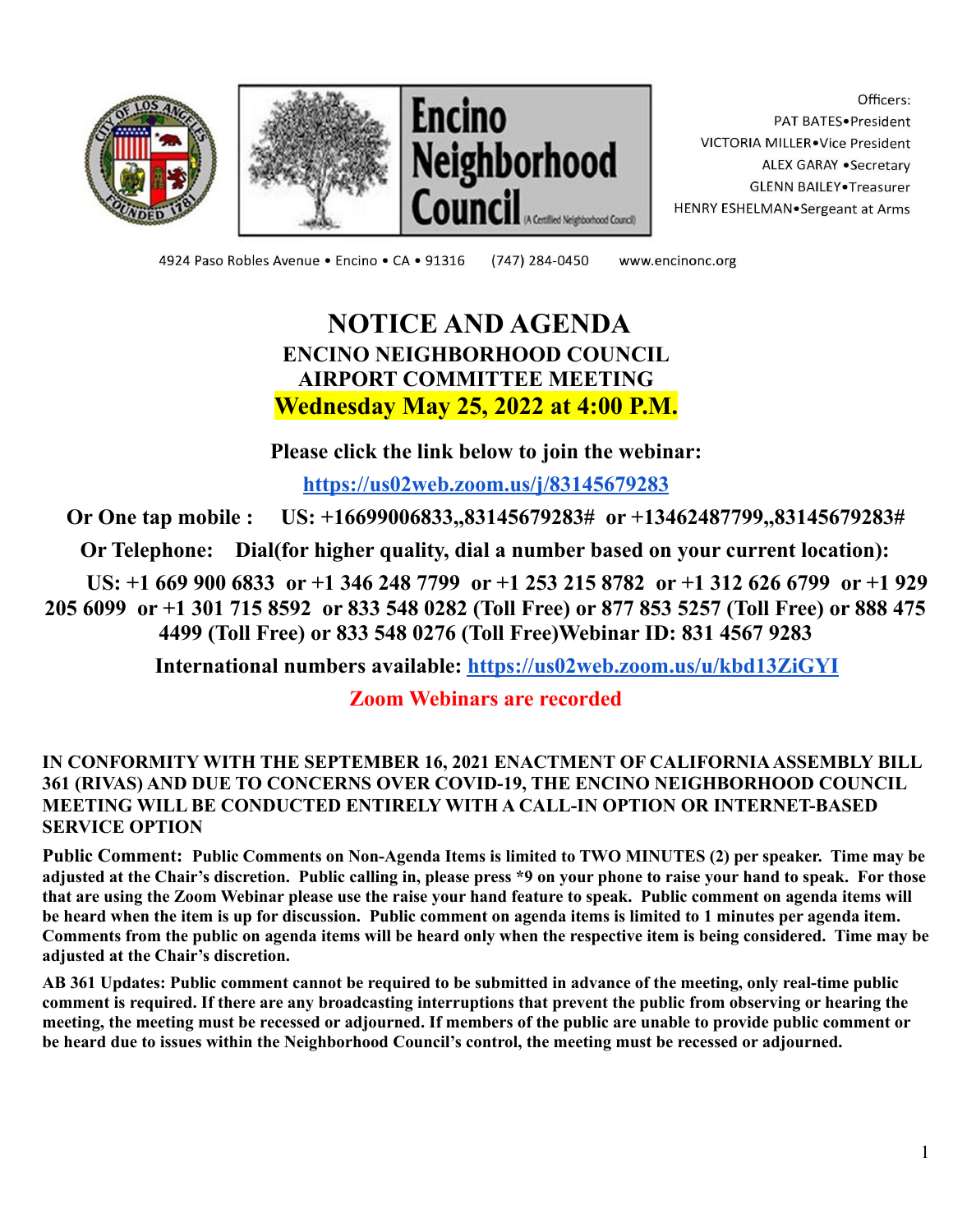**Voting Members** – ENC Members: Jim Esterle\* (Co-Chair), Victoria Miller\* (Co-Chair), Andrew Zucker,\* **Stakeholders**: Robert Bramen, Jacquie Lange, John Vernagus, Barry Heins, Penny Alpert

Alternate Committee Members:

- **1. Call to Order. Start recording. Roll call. determination of quorum.**
- **2. Approval of January 11, 2022 Airport Committee Minutes**
- **3. Reports from Public Officials/Departments/Community Agencie**s

#### **Motion, Discussion, and Vote may be taken on all items**

### 4. **New and Old Business**

- A. **ENC discussion and possible motion to support City [Council File 22-0002-S26](https://cityclerk.lacity.org/lacityclerkconnect/index.cfm?fa=ccfi.viewrecord&cfnumber=22-0002-S26) and [AB 1322](https://leginfo.legislature.ca.gov/faces/billNavClient.xhtml?bill_id=202120220AB1322) which address efforts to mitigate aviation related air pollution**
- **B. Update on the VNY Master Plan and airport expansion**
- **C. LAWA lack of focus on Quieter Night Skys and lack of enforcement**
- **D. Update on FAA approval of revised departure procedures at VNY**
- 5. **Public Comment on Non-Agenda Item**s Public Comments on Non-Agenda Items is limited to TWO MINUTES (2) per speaker. Time may be adjusted at the Chair's discretion. Public calling in, please press \*9 on your phone to raise your hand to speak. For those that are using the Zoom Webinar please use the raise your hand feature to speak.
- 6. **Board Member Comment on Non Agenda Items**

## 7. **Adjournment by 5:30 P.M.**

The Encino Neighborhood Council (ENC), is a Certified Neighborhood Council of the City of Los Angeles which ADVISES City, other Governmental Officials' and the Community on issues or concerns that are affecting the community of ENCINO. The ENC is made up of volunteers who are ELECTED by the community who live, work or otherwise are involved in the community of ENCINO. The ENC also makes appropriations of City Funds for Community Projects and needs as requested and approved by various committees and the general board.

**PUBLIC INPUT AT NEIGHBORHOOD COUNCIL MEETINGS** – Comments from the public on agenda items will be heard only when the respective item is being considered. Comments from the public on other matters not appearing on the agenda that are within the Board's jurisdiction will be heard during the General Public Comment period. Please note that under the Brown Act, the Board is prevented from acting on a matter that you bring to its attention during the General Public Comment period; however, the issue raised by a member of the public may become the subject of a future Board meeting. Public comment on agenda items is limited to 1 minutes per